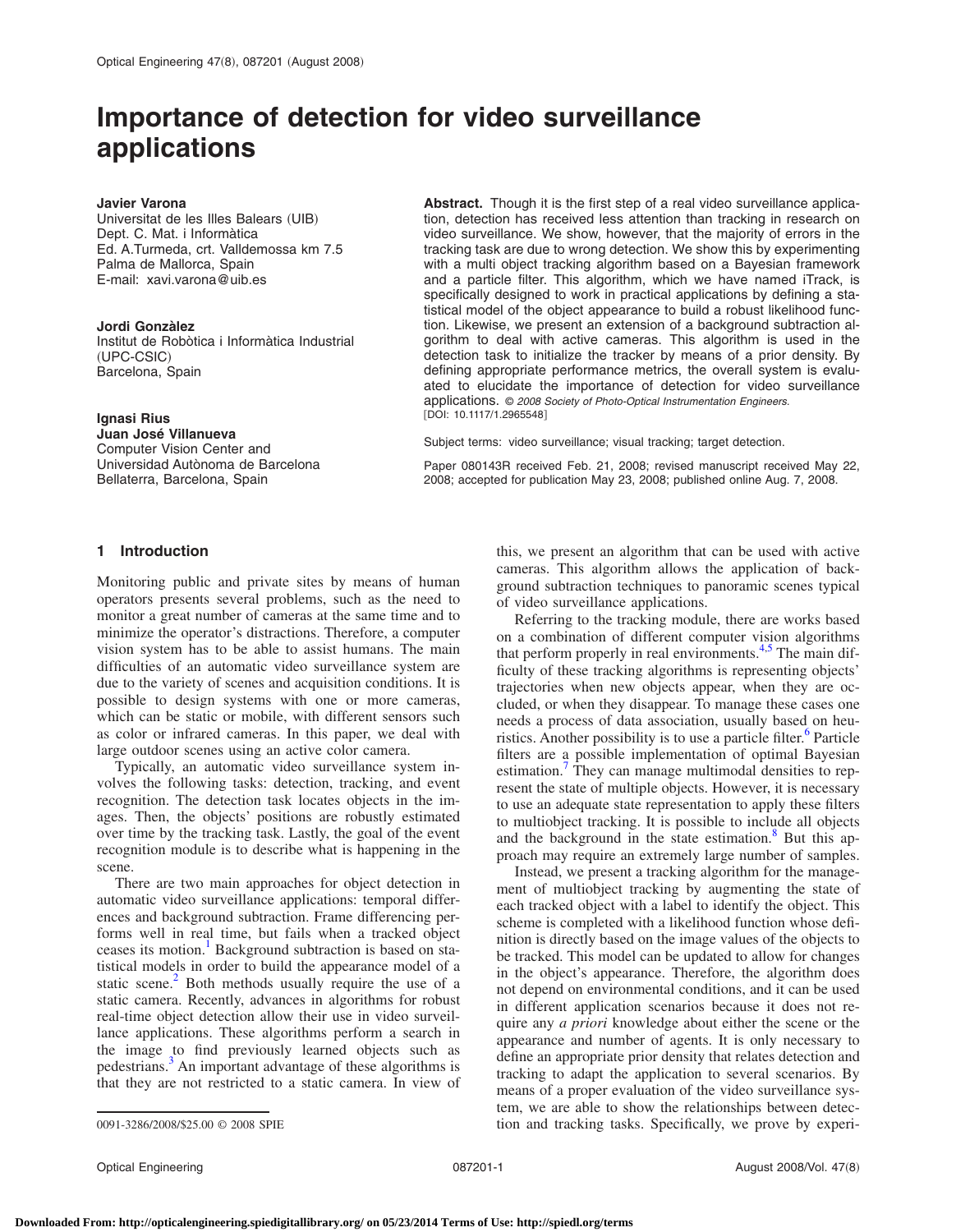<span id="page-1-0"></span>

**Fig. 1** State components.

menting how the performance of the tracking algorithm is affected by the presence of detection errors.

In this paper, we first define a visual tracking method suitable for video surveillance applications. This method is based on a Bayesian framework and a particle filter. Subsequently, we present a background subtraction algorithm for active cameras that is used by the detection task to locate the objects of interest in the scene. In addition, we present a proper definition of a prior density, which relates to both detection and tracking. Finally, performance metrics are defined to evaluate the behavior of the complete system. The obtained results are discussed in the last section to demonstrate the importance of detection for obtaining good results in the tracking task.

## **2 Image-Based Tracking: iTrack**

In this section, we define an estimation algorithm to track people in video surveillance applications, which we have named iTrack. This algorithm is based on the Bayesian probabilistic framework and implemented by using a particle filter. The algorithm's basic idea is to estimate the state of the object to be tracked by using a likelihood function that is based only on image data. This idea is formalized by defining an appearance model that is continuously updated to take into account the objects' appearance changes. In addition, by using a particle filter, the detection results are easily included in the estimation algorithm by introducing new particles from a prior density. Then, the algorithm can be used in different application environments without significant changes.

Let  $\mathbf{s}_t = (\mathbf{x}_t, \mathbf{u}_t, \mathbf{w}_t, \mathbf{M}_t)$  be the state vector for an object, where  $\mathbf{x}_t = (x_t, y_t)$  is the position,  $\mathbf{u}_t = (u_t, v_t)$  the velocity,  $\mathbf{w}_t = (w_t, h_t)$  the size, and  $\mathbf{M}_t$  the appearance of the object  $(see Fig. 1).$  $(see Fig. 1).$  $(see Fig. 1).$ 

Given a sequence of images,  $\mathbf{I}_{1:t} = (\mathbf{I}_1, \dots, \mathbf{I}_t)$ , the posterior probability density of the object's state at time *t* is expressed as

$$
p(\mathbf{s}_t | \mathbf{I}_{1:t}) = \int p(\mathbf{s}_{1:t} | \mathbf{I}_{1:t}) d\mathbf{s}_{1:t-1},
$$
\n(1)

where  $\mathbf{s}_{1:t}$  is the object state history,  $\mathbf{s}_{1:t} = (\mathbf{s}_1, \dots, \mathbf{s}_t)$ . Applying the Bayes rule and the Markov condition, we obtain

$$
p(\mathbf{s}_t|\mathbf{I}_{1:t}) \propto p(\mathbf{I}_t|\mathbf{s}_t) \int p(\mathbf{s}_t|\mathbf{s}_{t-1}) p(\mathbf{s}_{t-1}|\mathbf{I}_{1:t-1}) d\mathbf{s}_{t-1},
$$
 (2)

<span id="page-1-1"></span>where  $p(\mathbf{I}_t | \mathbf{s}_t)$  is the likelihood function.

The integral in Eq. ([2](#page-1-1)) is referred to as the *temporal* 

*prior* or the *prediction*, and  $p(\mathbf{s}_t | \mathbf{s}_{t-1})$  is the *motion model*. In order to define the motion model we assume the following independent relations between the state parameters:

$$
p(\mathbf{x}_{t}, \mathbf{u}_{t}, \mathbf{w}_{t}, \mathbf{M}_{t} | \mathbf{x}_{t-1}, \mathbf{u}_{t-1}, \mathbf{w}_{t-1}, \mathbf{M}_{t-1})
$$
  
=  $p(\mathbf{x}_{t} | \mathbf{x}_{t-1}, \mathbf{u}_{t-1}) p(\mathbf{u}_{t} | \mathbf{u}_{t-1}) p(\mathbf{w}_{t} | \mathbf{w}_{t-1}) p(\mathbf{M}_{t} | \mathbf{M}_{t-1}).$ 

We use the smooth motion model for the position, velocity, and size parameters, i.e.,

$$
p(\mathbf{x}_t|\mathbf{x}_{t-1},\mathbf{u}_{t-1}) = \eta(\mathbf{x}_t - (\mathbf{x}_{t-1} + \mathbf{u}_{t-1}), \sigma^{\mathbf{x}}),
$$

$$
p(\mathbf{u}_t|\mathbf{u}_{t-1}) = \eta(\mathbf{u}_t - \mathbf{u}_{t-1}, \sigma^u),
$$

$$
p(\mathbf{w}_t|\mathbf{w}_{t-1}) = \eta(\mathbf{w}_t - \mathbf{w}_{t-1}, \sigma^{\mathbf{w}}),
$$

where  $\eta(\mu, \sigma)$  denotes a Gaussian density with mean  $\mu$  and standard deviation  $\sigma$ . The deviations  $\sigma^x$   $\sigma^u$ , and  $\sigma^w$  are defined empirically. To complete the motion model, it is necessary to define the appearance evolution,  $p(\mathbf{M}_t | \mathbf{M}_{t-1})$ . Using probabilistic terms, the density of the appearance model is defined as

$$
p(\mathbf{M}_t|\mathbf{M}_{t-1}) = \delta(\mathbf{M}_t - \mathbf{M}_{t-1}),
$$
\n(3)

<span id="page-1-2"></span>where  $\delta(\cdot)$  is a Dirac delta function. This model was also used for  $3-D$  people-tracking.<sup>9</sup>

# **2.1** *Appearance Model for the Likelihood Function*

To compute the recursive expression  $(2)$  $(2)$  $(2)$  we also need a likelihood function, i.e.,  $p(\mathbf{I}_t | \mathbf{x}_t, \mathbf{u}_t, \mathbf{w}_t, \mathbf{M}_t)$ . This function is the probability of observing the image  $I_t$  given the object parameters. First, we observe that the likelihood function is independent of the velocity parameter. The parameters  $\mathbf{x}_t$ and  $\mathbf{w}_t$  define an image region denoted as  $\mathbf{I}^p$ . In order to compare this image region with the object appearance model  $M$ <sub>*t*</sub>, we apply an affine transformation to the image region:

$$
\mathbf{R} = \mathbf{A}\mathbf{I}^p,\tag{4}
$$

where **A** is an affine matrix transform containing translation and scale parameters. Finally, the complete likelihood function is expressed as

$$
p(\mathbf{I}_t|\mathbf{x}_t, \mathbf{w}_t, \mathbf{M}_t) = p(\mathbf{R}|\mathbf{M}_t),
$$
\n(5)

<span id="page-1-3"></span>
$$
p(\mathbf{R}|\mathbf{M}_{i}) = \frac{1}{N} \sum_{i,j \in \mathbf{R}} p_{ij}(R_{ij}|M_{ij,t}),
$$
\n(6)

where *N* is the number of the region's pixels, and  $p_{ij}$  is the probability that the value of the pixel  $(i, j)$  belongs to the distribution of the pixel's appearance model and is defined as

$$
p_{ij}(R_{ij}|M_{ij,t}) = \eta(R_{ij} - M_{ij,t}, \sigma^M),
$$
\n(7)

where  $\eta(\cdot)$  is a Gaussian density whose standard deviation  $\sigma^M$  allows for small changes in object appearance and acquisition noise. A similar appearance model for dynamic layers is presented in Ref. [10.](#page-8-9) The main difference is that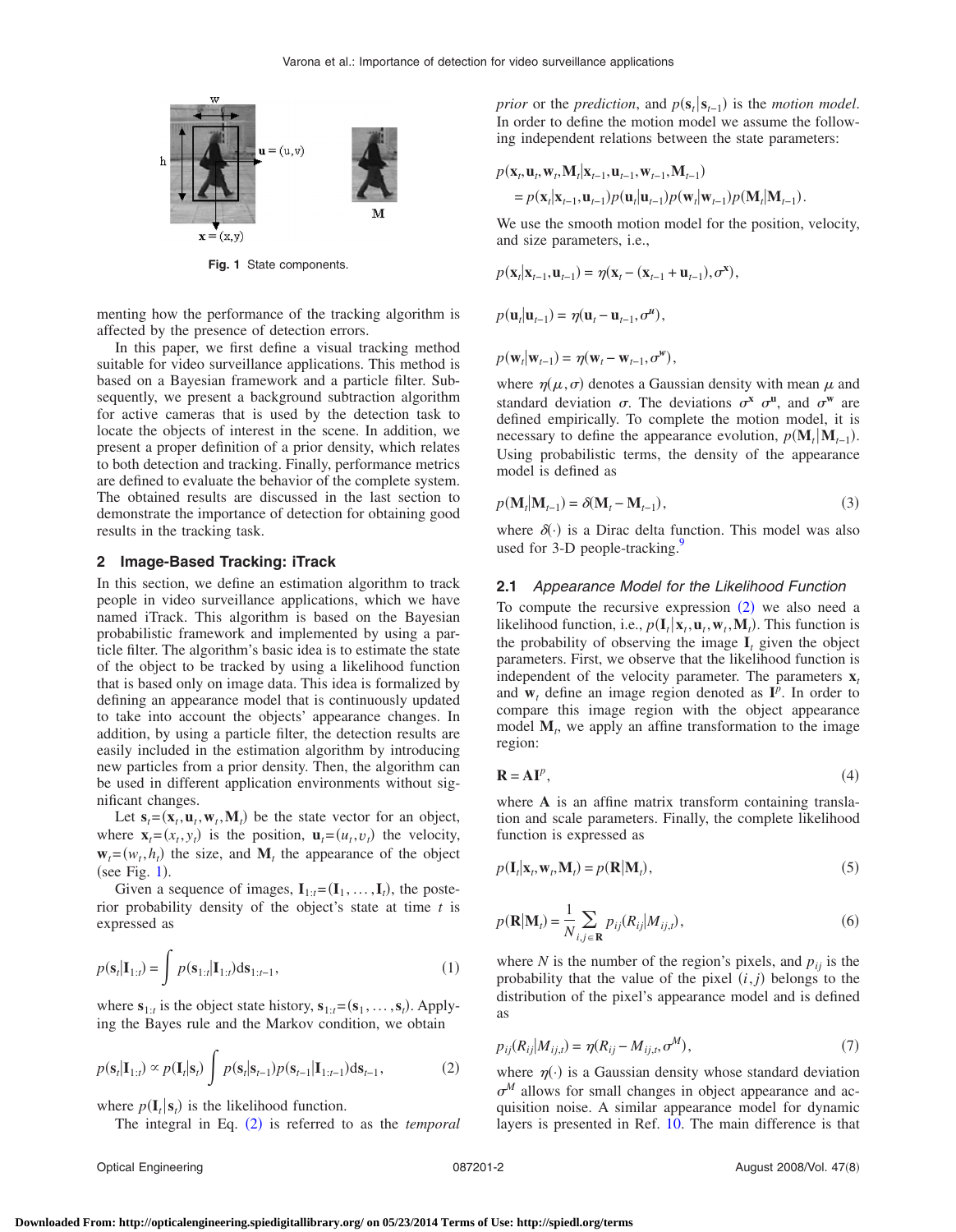model is based on a generalized EM algorithm instead of a particle filter to continuously estimate objects over time. This definition of the likelihood function is robust to outliers, because their presence (due to clutter and occlusions) does not penalize the overall probability measurement.

The expression  $(3)$  $(3)$  $(3)$  means that the object appearance does not change over time. Thus, it is necessary to adjust the model after each estimation step for a correct appearance model. Once the new state has been estimated,  $p(\mathbf{s}_t | \mathbf{I}_{1:t})$ , the appearance model is updated using an adaptive rule for each pixel of the model,

$$
\mu_{ij,t} = \mu_{ij,t-1} + \alpha (R_{ij,t} - \mu_{ij,t-1}),
$$
\n(8)

where  $R_{i,j,t}$  is the appearance value of pixel  $(i,j)$  of the region obtained with the new state parameters. To learn the coefficient  $\alpha$ , we use the temporal adjustment

$$
\alpha_t = e^{-t}.\tag{9}
$$

We have chosen this approximation because the best estimations are computed during the first frames.

The results on the expected positions and the marginal density for the *x* position of different test sequences are shown in Fig. [2.](#page-2-0) In the marginal density for the *x* position it can be seen the multimodality of the posterior density in the multiple-object tracking case.

## **2.2** *Algorithm*

In order to make multiple-object tracking possible, it is necessary to represent a multimodal density. Using the Condensation algorithm, we can implement the probabilistic model by means of a particle filter. $<sup>6</sup>$  Therefore, the con-</sup> ditional state density,  $p(\mathbf{s}_t | \mathbf{I}_{1:t})$ , is represented by a sample set  $\{s_t^{(n)}\}, n=1,\ldots,N$ . In order to represent a multimodal density and to identify each object, we use an augmented state adding a label *l*. The label *l* associates one specific appearance model to the corresponding samples, allowing the computation of the likelihood function of Eq.  $(6)$  $(6)$  $(6)$ . Thus, the sample vector is given by

$$
\mathbf{s}_t^i = (\mathbf{x}_t^i, \mathbf{u}_t^i, \mathbf{w}_t^i, l) \equiv \mathbf{s}_t^{i,l} = (\mathbf{x}_t^i, \mathbf{u}_t^i, \mathbf{w}_t^i).
$$

From the propagated samples  $\{s_t^i\}$ , that represent the posterior at time *t*, the state estimation for the object labeled *L* is computed as the mean of their samples, i.e.,

$$
\hat{\mathbf{s}}_{L,t} = \frac{1}{N_L} \sum_{i,l=L} \mathbf{s}_t^{i,l},\tag{10}
$$

where  $N_L$  is the number of samples for the object  $L$ . However, as the estimation progresses over many frames this representation may increasingly bias the posterior density estimates towards objects with dominant likelihood.<sup>11</sup> This occurs because the probability of propagating a mode is proportional to the cumulative weights of the samples that constitute it. In order to avoid single target modes absorbing other target samples, weights are normalized according to

<span id="page-2-0"></span>



**Fig. 2** Multiple-object tracking results using iTrack. At the bottom of each frame is displayed the horizontal position marginal density.

<span id="page-2-1"></span>
$$
\hat{\pi}_t^{i,l} = \frac{\pi_t^{i,l}}{\sum_{i=1,j=l}^N \pi_t^{i,j}} \frac{1}{N_O},\tag{11}
$$

where  $N_O$  is the number of objects being tracked. Each weight is normalized according to the total weight of the target's samples. Thus, all targets have the same probability of being propagated.<sup>12</sup> The complete algorithm is described in Table [1.](#page-3-0)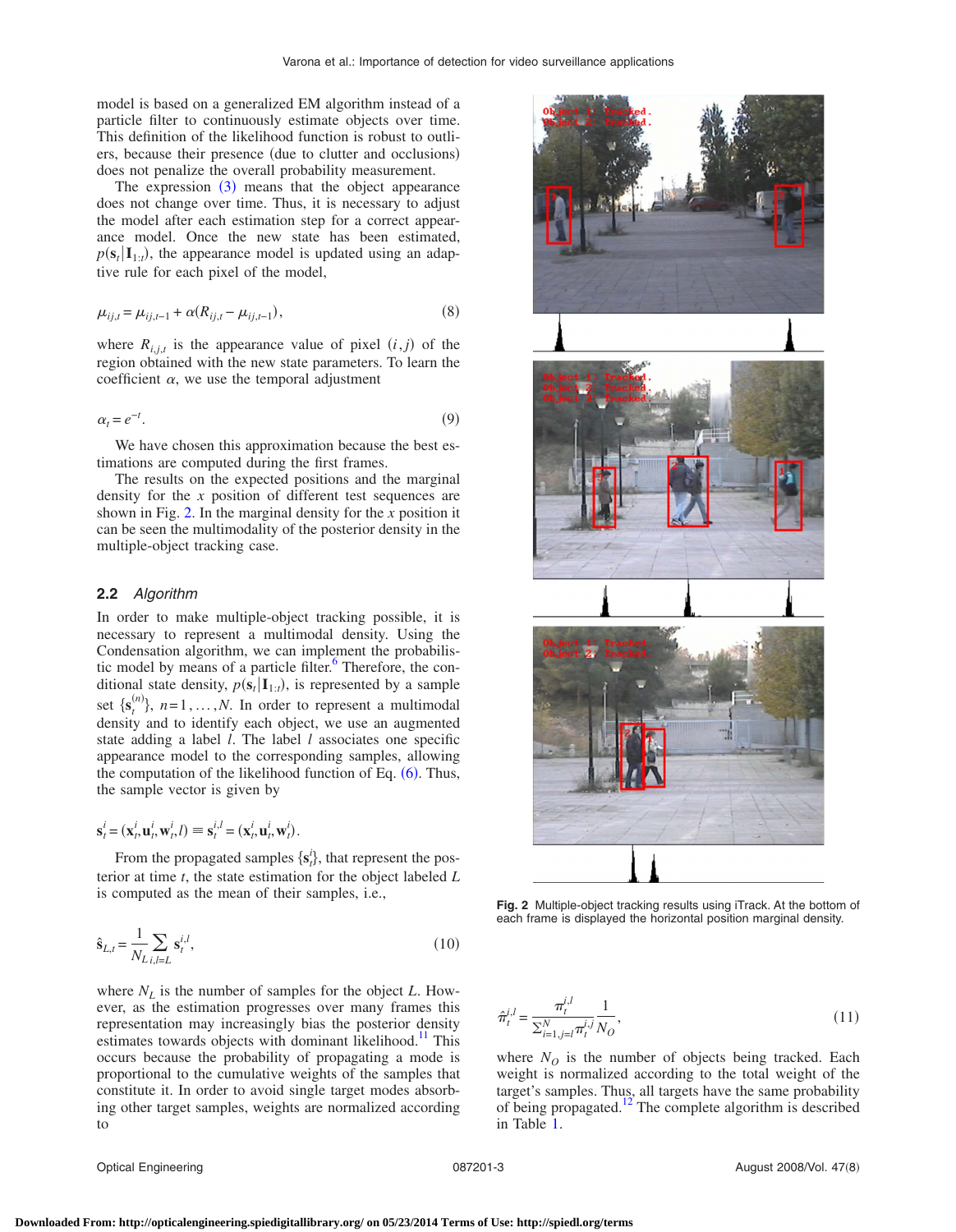**Table 1** iTrack algorithm.

<span id="page-3-0"></span>The posterior density at time *t*−1 is represented by the sample set, {**s**<sup>*i*</sup><sub>t−1</sub>}, where *i*={1, ..., *N*}.

In addition, the prior density  $p(\mathbf{s}_t)$  for time *t* is assumed to be known at this stage.

Generate the *i*'th sample of *N* that represents the posterior at time *t* as follows:

**1. Predict:** Generate a random number  $\alpha \in [0,1)$ uniformly distributed:

(a) If 
$$
\alpha < r
$$
, use the prior  $p(\mathbf{s}_t)$  to generate  $\mathbf{s}_t^{i-}$ .

(b) If  $\alpha \geq r$ , apply the motion model to the sample **s**<sup>*i*</sup><sub> $t$ </sub> −  $\bf{s}$ <sup>*i*</sup>,<sup>*i*</sup> =  $p$ ( $\bf{s}$ <sub>*t*</sub>| $\bf{s}$ <sub>*t*−1</sub>= $\bf{s}$ <sup>*i*</sup><sub>−1</sub>) using the smooth motion model

$$
\mathbf{x}_{t}^{i,-} = \mathbf{x}_{t-1}^{i} + \mathbf{u}_{t-1}^{i} + \xi_{x}^{i},
$$
  

$$
\mathbf{u}_{t}^{i,-} = \mathbf{u}_{t-1}^{i} + \xi_{u}^{i},
$$
  

$$
\mathbf{w}_{t}^{i,-} = \mathbf{w}_{t-1}^{i} + \xi_{w}^{i}.
$$

**2. Correct:** Measure and weight the new sample, **s***<sup>t</sup> i*,−, in terms of image data  $I_t$ , using the likelihood function of Eq.  $(6)$  $(6)$  $(6)$ :

$$
\pi_t^{i,l} = p(\mathbf{I}_t | \mathbf{x}_t = \mathbf{x}_t^{i,-}, \mathbf{w}_t = \mathbf{w}_t^{i,-}, \mathbf{M}_{t-1}^l).
$$

Once the *N* samples have been generated, normalize the weights applying Eq. ([11](#page-2-1)), and build the cumulative probabilities:

$$
c_t^0=0,
$$

$$
c_t^i = c_t^{i-1} + \pi_t^i, \ i = 1, \dots, N.
$$

Use the values of the cumulative probabilities to generate by sampling the new samples  $\{s^i_l\}$  that represent the posterior at time *t*.

For each object, estimate the new state by computing the mean of its samples:

$$
\hat{\textbf{s}}_{L,t} = \frac{1}{N_L} \sum_{i,l=L} \textbf{s}_l^i
$$

where  $N_l$  is the number of samples for object  $L$ 

,

Finally, use the new state to actualize the appearance model.

## **3 Detection**

The iTrack algorithm requires a prior density,  $p(\mathbf{s}_t)$ , for the tracking process to be initialized. Subsequently, this prior density is used to initialize new objects appearing in the scene. In this section, we define the prior density by using the results obtained in the detection task. First, we present a background subtraction algorithm for active cameras that is used for locating the objects of interest in the scene. This method is an extension of a robust background subtraction algorithm for active cameras. $^{13}$  It uses a Gaussian-mixturebased adaptive background modeling. In this way, it is robust to changes in the scene that are not due to the objects of interest. The problem of this algorithm is that it requires

<span id="page-3-1"></span>

**Fig. 3** Panorama for parking monitoring.

a static scene. To solve this problem it is possible to make a scene set with one image for each acquisition parameter of the active camera. However, that is impractical due to the great number of active parameters of the camera. To address this problem, one could find the minimum set of the camera's parameters for seeing the entire surveillance perimeter and constraint the camera motions to these parameters. $^{14}$  A less expensive method is to model the scene like a panorama.<sup>15,[16](#page-8-15)</sup> Therefore, our objective is to use the Mixture-of-Gaussians scene model for active cameras by means of a panoramic representation of the scene.

## **3.1** *Panoramic Scene Model*

In video surveillance applications, for monitoring a wide area with enough image resolution, active cameras are usually used. These cameras scan the entire surveillance perimeter to detect events of interest. Another possibility is to use a static camera with a wide field of view to locate objects and an active camera to track them. However, this approximation needs geometric and kinematic coupling between the two cameras. $17$  Therefore, we focus on using an active camera with *pan* and *tilt* degrees of freedom.

First, we explain how to build the panorama by assuming that the camera rotates about its optical center. In order to build the panorama, it is necessary to transform each image into a sphere corresponding to the camera field of view. Next, we convert the spherical panorama into a planar surface to represent the scene model. In addition, we assume that it is possible to know the camera's parameters to make our scene model—in our case, the pan degree of freedom  $\theta$ , the tilt degree  $\psi$ , and the camera's field of view in both directions,  $\beta$  and  $\gamma$  (we assume a fixed focal length; therefore we do not consider the zoom parameter). First, in order to project each point  $(x, y)$  of the camera into the sphere, we apply

$$
\theta_x = \theta + x \cdot \frac{\beta}{S_x},\tag{12}
$$

$$
\psi_x = \psi + y \cdot \frac{\gamma}{S_y},\tag{13}
$$

where  $S_x$  and  $S_y$  are the horizontal and vertical image sizes, respectively, and *x*, *y* are the pixel coordinates with respect to the image center, that is,  $x \in [-S_x/2, S_x/2]$  and *y*  $\in [-S_y/2, S_y/2]$ . Next, the image axes are matched with the angular values of the transformed pixels by the previous expressions. For example, in Fig. [3](#page-3-1) we show a panorama that corresponds to 100 deg for pan values and 20 deg for tilt values. To avoid lens distortions, we only take into account the central region of each image.

This process to create panoramas has two main problems: brightness changes and the appearance of parts of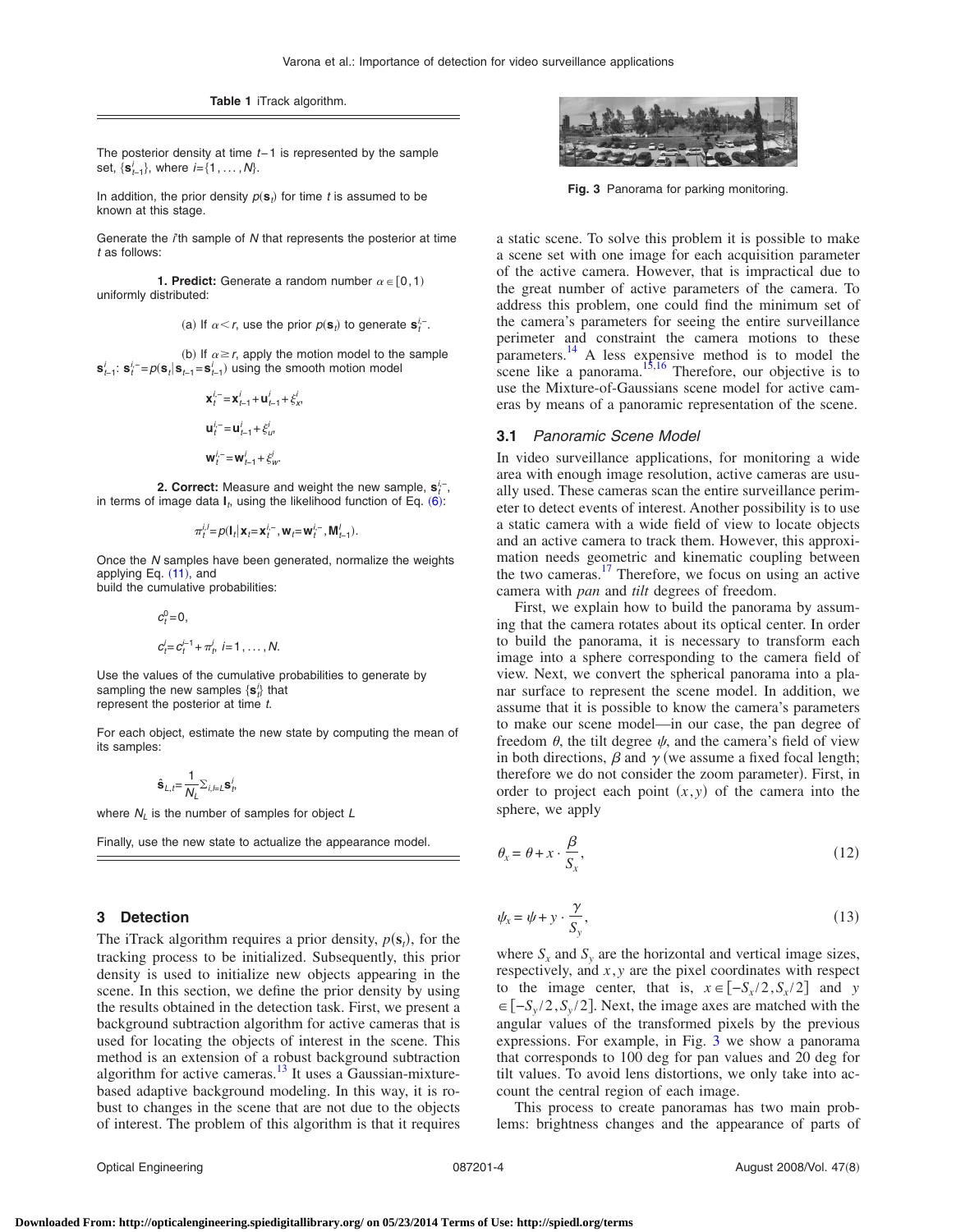<span id="page-4-0"></span>

**Fig. 4** Indexation of a panoramic scene model.

objects in motion. The first problem is due to the nonuse of brightness correction functions. The second problem occurs if there are objects in motion when the images are taken to build the panorama. In our approach, we use the scene model based on the mixture-of-Gaussians parameterization for each pixel. As a result, both problems are solved. The process consists in creating the panorama following the previously explained steps and using the mean value of the most probable Gaussian as panorama pixel value.

Once the panoramic scene is modeled, in order to make object detection, the known values of the pan and tilt camera parameters are used to obtain the desired piece of the panoramic scene model. This process is carried out by indexing the scene when it is created. To speed up computation, we use a lookup table with the correspondence between the position of each pixel within the image and its position in the panorama for the different camera's param-eters (see Fig. [4](#page-4-0)).

In Fig. [4](#page-4-0) it can be seen that both problems in building panoramas—brightness uniformity and objects in motion are solved by using the panoramic scene model based on mixtures of Gaussians. For each registered piece of the scene, it is possible to detect the objects in motion. Therefore, they can be deleted for building the panorama, and they do not appear in the final scene model. In addition, by creating the panorama using the mean values of the most probable Gaussian density, the problem of change of brightness between consecutive pieces is eliminated. For these two reasons, our method provides a robust way of creating panoramas in the presence of objects in motion and smooth changes of illumination. This is an improvement over the methods that create panoramas assuming static scenes. However, we want to point out that a similar algorithm, presented in Ref. [18](#page-8-17) can be viewed as a generalization of this idea for nonvideo surveillance applications. This background subtraction algorithm has been applied to scene modeling using sequences from hand-held cameras.

In order to evaluate our panoramic scene model, two classes of objects have been defined: pedestrians and other. The "other" class includes cars and algorithm errors like reflections or small movements of the objects in the scene. In order to classify objects, we have modeled the size's characteristics of the bounding box of the detected object, as well as its temporal continuity. Objects detected during *k* consecutive frames have been associated by proximity. During the *k* images, the object is classified separately, and later, a voting process is made to give its final class.

As we measure the performance of algorithms, our interest lies in knowing the number of false positives, or index of false alarms, and the number of false negatives, or

**Table 2** Evaluation of the panoramic scene model.

<span id="page-4-1"></span>

| Class       | Detected<br>objects $A_i$ | False positives<br>$A_i - B_i$ | Index of false<br>alarms $m_i$ |
|-------------|---------------------------|--------------------------------|--------------------------------|
| Pedestrians | 82                        | 22                             | 0.27                           |
| Other       | 993                       | 70                             | 0.07                           |

index of losses. To know the index of losses, it is necessary to monitor all the experiments. However, our objective is to define one evaluation method that does not need human monitoring, i.e., an automatic evaluation. Therefore, we only measure false positives, by storing the images of all objects detected by the algorithm. In this way, at the end of the experiment, it is possible to determine the total number of objects and the number of false alarms for each type of object. Formally, we define the index of false alarms,  $m_i$ , for each type of object *i* as

$$
m_i = \left(1 - \frac{B_i}{A_i}\right),\tag{14}
$$

where  $A_i$  is the number of objects detected of class *i*, and  $B_i$ the number of objects classified correctly. A good classification gives a value of *mi* next to 0.

The results obtained after running the algorithm for several hours in real environments are in Table [2.](#page-4-1) The algorithm has been implemented on a platform PC and runs at 25 frames/s using a Sony EVI-D31 pan-tilt video camera. Using this active camera, we build the panoramic scene model by setting the appropriate pan and tilt values to cover the entire scene.

It is necessary to point out that although there are errors, the majority of them are not critical. For example, although a pedestrian is not classified correctly in the first *k* frames, in the following ones this can be remedied. Figure [5](#page-4-2) shows some of the objects classified as pedestrians.

<span id="page-4-2"></span>

**Fig. 5** Detected pedestrians.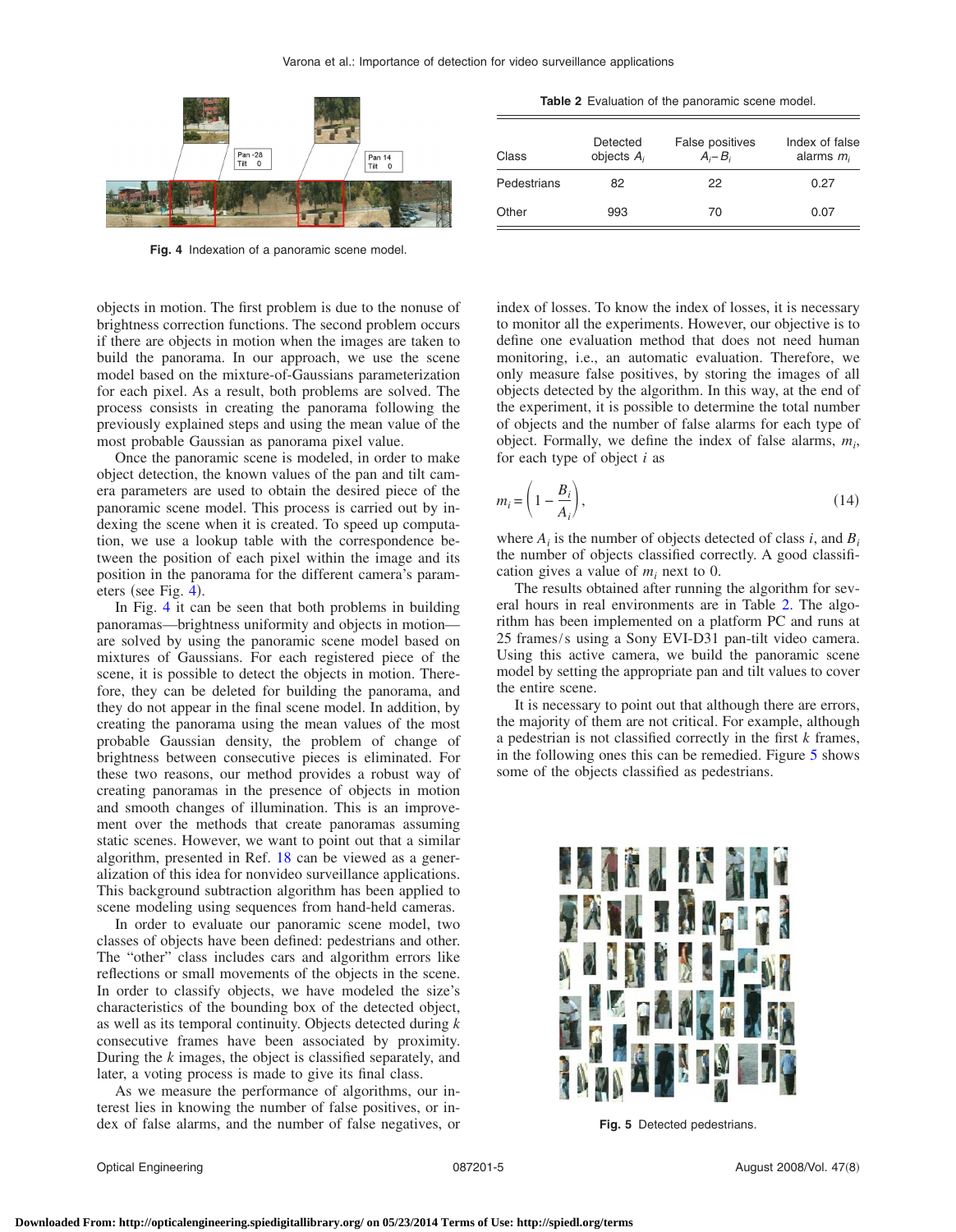## **3.2** *The Prior Density*

As it has been explained, the prior density  $p(\mathbf{s}_t)$  is used to initialize the tracking process at the first frame and to initialize new objects as they appear in the scene. We define the prior density by expressing in a probabilistic way the foreground regions segmented according to the previously explained panoramic scene model.

The sample vector at time *t* is given by  $\mathbf{s}_t^{i,l} = (\mathbf{x}_t^i, \mathbf{u}_t^i, \mathbf{w}_t^i)$ , where  $\mathbf{x}_t^i$  is the position,  $\mathbf{u}_t^i$  the velocity, and  $\mathbf{w}_t^i$  the size of the object. Then, in order to define  $p(\mathbf{s}_t)$  it is necessary to define a prior density for the position  $p(\mathbf{x})$ , the velocity  $p(\mathbf{u})$ , and the size  $p(\mathbf{w})$ , components of the object's state vector.

By means of the detection algorithm, pixels are classified into two categories: foreground and background. By grouping foreground pixels into blobs it is possible to define the prior density of the position component, **x**, by means of a mixture-of-Gaussians density

$$
p(\mathbf{x}) = \sum_{j=1}^{B} P(j)p(\mathbf{x}|j),
$$
\n(15)

where *B* is the number of blobs detected [so  $P(j) = 1/B$ ] and  $p(\mathbf{x}|j) = \eta(\mathbf{b}_j, \Sigma_B)$ . Here  $\mathbf{b}_j$  is the blob mean position, and  $\Sigma_B$  is a constant for all blobs, which is fixed *a priori*. Similarly, the size component **w** is formulated in terms of the blob's size. This prior density formulation was used in Ref. [19](#page-8-18) as an *importance function* in the combination of lowlevel and high-level approaches for hand tracking.

In connection with the velocity component, there are three different initialization possibilities. The first possibility is to set the velocity to zero, but then the problem is that the object usually appears in the scene in motion. In that case, this would cause an important difference between the velocity estimation and the real velocity; hence the algorithm would take time in becoming stabilized. The consequence is that the appearance model could be corrupted and the tracking algorithm would not work correctly. The second possibility is, by using an optical flow estimation algorithm, to make an initial estimation of the object's velocity by considering the mean displacement of the blob's pixels. The problem of this approach is that optical flow computation would slow down the whole process. In addition, in the case of the object's occlusion, this estimation would be wrong. The third possibility is to assume the object's temporal continuity, that is, to detect the object in several consecutive frames to ensure that it is not a detection error. In these consecutive frames, detections are associated using only distances between the position components. Once the object is considered as stable, it is possible to make the initial estimation of its velocity.

All these possibilities have been tested, and the last gave the best results. Temporal continuity ensures a good initialization for the object. The problem is that the object takes more time to start being tracked. The main conclusion is that one frame is not enough to initialize correctly the objects to track. Hence, it is necessary to make a more accurate initialization, to detect the object in several consecutive frames to ensure the algorithm's correct performance.

<span id="page-5-0"></span>

**Fig. 6** In Group objects.

#### **4 Performance Evaluation**

Nowadays, the evaluation of visual tracking algorithms still constitutes an open problem. This fact was shown at the International Workshops of Performance Evaluation of Tracking and Surveillance (PETS).<sup>[20](#page-8-19)</sup> Two main objectives of PETS are the development of a common evaluation framework and the establishment of a reference set of sequences to allow true comparison between different approaches. From this reference set, a 20-s test sequence has been selected, where four different pedestrians appear. We use this sequence to present the results of our proposed performance evaluation procedure and to show the results of the iTrack algorithm using the target detection algorithm described in the previous section.

In essence, metrics that allow evaluating the performance of a visual tracking algorithm require generating the ground-truth trajectory for each object. However, it is very hard to obtain ground-truth data in video surveillance applications. Another possibility is defining a set of heuristic measures that can be related to the visual tracking application. $2<sup>1</sup>$  These heuristic measures are divided into two groups: cardinality and event-based measures. Cardinality measures are used to check whether the number of tracked objects corresponds with the true number of objects within the scene. In this way, it does not assess the maintenance over time of the identification of each object. For example, if the numbers of wrong appearances and disappearances were equal at a particular time instant, the tracker would misbehave without detection by cardinality measures.

Event-based measures allow checking for the consistency of the identification of tracked objects over time. Thus, the continuity of a set of predefined events is annotated. Which events are chosen depends on the application scenario, but they should be generic enough to be easily obtained. An event consists of a label *e* and the time instant *t* at which the event has been observed. These events will be the ground-truth data used to compute performance measures, and the basis for comparison with the tracking system results.

It is expected that labels for detected events will usually coincide over time, but not the exact time instant at which they will occur. The following events are considered: *Enter, Exit, Occluded, In Group*, and *Reenter*. A *group* is defined as a set of objects that appear in the image; it may be just one object (see Fig. [6](#page-5-0)). All events and their causes are described in Table [3.](#page-6-0)

To report these events, the iTrack algorithm does not require a new definition; it only uses the prior density and the likelihood values as follows:

• *Enter:* The prior density detects the object's first occurrence, and it is maintained during *k* consecutive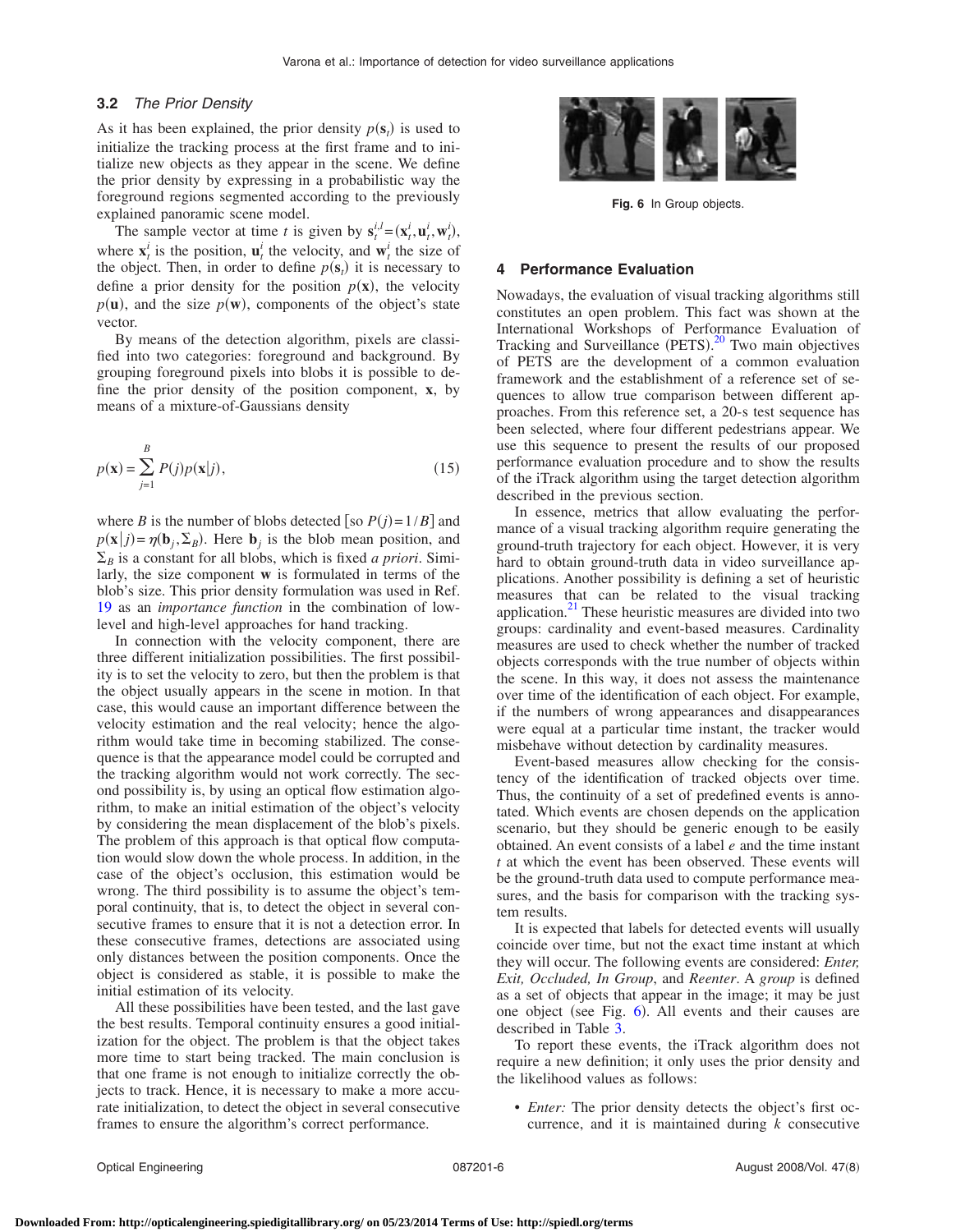sequence.

**Table 3** Considered events and their causes.

<span id="page-6-0"></span>

| Fvent    | Cause                                                                 |  |
|----------|-----------------------------------------------------------------------|--|
| Fnter    | The object appears in the image                                       |  |
| Fxit     | The object disappears from the image                                  |  |
| Occluded | The scene occludes the object                                         |  |
| In Group | Another object occludes the object                                    |  |
| Reenter  | End of occlusion or rejoining of an<br>object that was tracked singly |  |

frames to properly initialize the object's appearance model and its velocity.

- *Exit:* The position components of a sample are propagated out of the image limits, and its weight is set to 0. Therefore, this sample does not appear into the posterior density.
- *Occluded:* An occlusion occurs; then the likelihood value decreases significantly, and that can be detected by the system.
- *In Group:* The numerical behavior is identical to that in the Occluded event. The difference is that it is possible to maintain the object's location by tracking the object that occludes it.
- *Reenter:* For short occlusions it is possible to easily identify this event, because several samples survive the occlusion. For large occlusions, it is necessary to use the appearance model to recognize the object again and to distinguish this event from Enter.

To complete the description, we add another event: *Tracked*. Usually, this event is not included in the event table. Alternatively, it is assumed that the Tracked event starts after the Enter or Reenter events and ends when a new event from Table [3](#page-6-0) occurs. Finally, to prevent model degeneracy, the appearance model is not updated during the Occluded and In Group events.

Next, we define two event-based measures that can be used for the evaluation of visual tracking algorithms in complex image sequences, where many agents can appear. The main idea is to build up a table of events versus time, which is compared with the table of results obtained by the visual tracking algorithm. The first measure,  $C_n$ , is based only on the coincidence of observed events. The second measure,  $C_l$ , is based on computing similarities in the reported object's labels. Both measures reflect the percentage of images where a correct correspondence of events exists. Thus, the tracking can be properly evaluated because the trajectory of each detected object is embedded between events. According to the first measure,  $C_n$ , one object in a particular event has a valid correspondence when the vision system has also found the same event. In the second measure,  $C_l$ , a valid correspondence is found only when the label also coincides. In order to verify this second measure, the object is manually labeled  $L_i$  at its initial detection, where the index *i* refers to the object's label. As a result, in the cases that the tracker loses one object during several

<span id="page-6-1"></span>

| t   | Event        | $W^4$                  | <b>iTrack</b>      |
|-----|--------------|------------------------|--------------------|
| 105 | Enter, $O_1$ | Enter, $L_1 = O_1$     | Enter, $L_1 = O_1$ |
| 115 | Enter, $O_2$ | Enter, $L_2 = O_2$     | Enter, $L_2 = O_2$ |
| 188 | Enter, $O_3$ | Enter, $L_3 = O_3$     | Enter, $L_3 = O_3$ |
| 208 |              | Exit, $L_2$            |                    |
| 239 |              |                        | Exit, $L_2$        |
| 244 |              | $L_3 = O_2$            |                    |
| 244 |              | Enter, $L_4 = O_3$     |                    |
| 279 |              | Exit, $L_1$            |                    |
| 296 |              | Enter, $L_5 = O_1$     |                    |
| 322 | Enter, $O_4$ | Enter, $L_6 = O_4$     | Enter, $L_4 = O_4$ |
| 410 | Exit, $O_1$  | Exit, $L_5$            | Exit, $L_1$        |
| 416 |              | In Group, $(L_3, L_4)$ |                    |
| 445 | Exit, $O_2$  | Exit, $(L_3, L_4)$     |                    |
| 450 | Exit, $O_3$  |                        | Exit, $L_3$        |

**Table 4** Annotated and algorithm-computed events for the test

frames and recovers it afterwards, but fails to identify the recovered object, its corresponding label will be changed and the  $C_l$  measurement will be wrong.

Both measures have been used to compare the iTrack algorithm with the  $W^4$  algorithm.<sup>5</sup> In  $W^4$ , Collins et al. also use a scene model and an estimation procedure for object tracking. However, **W**<sup>4</sup> has a previous process of data association in order to compute the correspondence between each object and its estimation filter. Both the annotated and computed events for the test sequence of the PETS database are shown in Table [4.](#page-6-1) Also, the system's results for several frames of this sequence are shown in Fig. [7.](#page-7-0)

Interpretation can be carried out by applying the defined measures,  $C_n$  and  $C_l$ , to the computed events of Table [4.](#page-6-1) Next, we detail the procedure for the first object that appears in the scene, object  $O_1$ . The **W**<sup>4</sup> algorithm found a correct correspondence for both measures from *t*=105 to *t*=279, i.e., until the algorithm loses the object. This object appears again at *t*=296, and it is tracked until *t*=410 with a different label,  $L_5$ . Therefore,  $C_n = 174 + 114 = 288$  and  $C_l$  $=174$  for the  $W^4$  algorithm. On the other hand, the iTrack algorithm does not lose this object; therefore  $C_n$ =305 and  $C_l$ =305. The results for all objects within the scene are shown in Table [5.](#page-7-1)

It should be noted that the image sequence is noisy and complex due to the similarity in appearance of both the agents and the background. It can be seen in Table [5](#page-7-1) that  $W<sup>4</sup>$  is an algorithm that relies on the detection task rather than tracking. As a result, it obtains good measurements for *Cn*, but fails to identify objects correctly and therefore gives poor results in the  $C_l$  measurements. Errors reflected in  $C_l$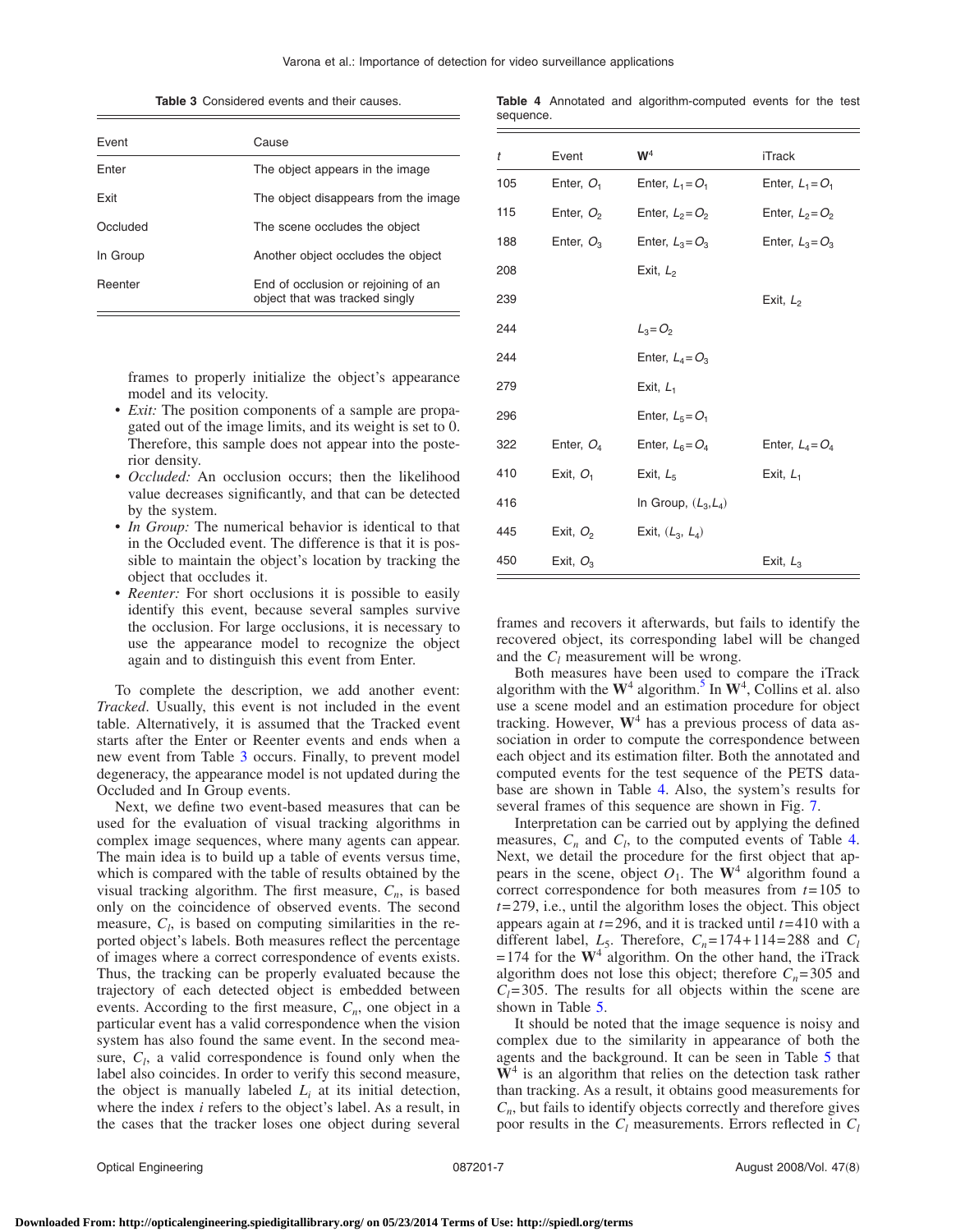<span id="page-7-0"></span>

**Fig. 7** Visual tracking results of the iTrack algorithm for the test sequence.

are mainly due to shadows [see Fig.  $8(a)$  $8(a)$ ] and to the proximity between two objects in the image due to the scene perspective [see Fig.  $8(b)$  $8(b)$ ].

Best results on  $C_l$  are obtained using the iTrack algorithm, since it is more robust because of the use of particle filters and adaptive appearance models. The main drawback **Table 5** Performance measurements for the events of Table [4.](#page-6-1)

<span id="page-7-1"></span>

|                |                     | W <sup>4</sup> |       | <b>iTrack</b> |       |
|----------------|---------------------|----------------|-------|---------------|-------|
| Object         | Number<br>of frames | $C_n$          | $C_I$ | $C_n$         | $C_I$ |
| O <sub>1</sub> | 305                 | 288            | 174   | 305           | 305   |
| Ο,             | 330                 | 265            | 093   | 124           | 124   |
| $O_3$          | 277                 | 228            | 056   | 277           | 277   |
| $O_4$          | 178                 | 178            | 178   | 178           | 178   |
| Total          | 1090                | 959            | 501   | 884           | 884   |
|                | 100%                | 88%            | 46%   | 81%           | 81%   |

of our approach is that the temporal continuity of the prior density can cause a too noisy object not to reappear. For example, this fact occurs for object 2 in the test sequence. Another important problem that remains open is that if the objects' appearance model is not correctly initialized, or it suddenly changes, the object can be lost. Anyway, the re-sults in Table [5](#page-7-1) show that in real environments, and for normal conditions, the algorithm's performance is good enough.

# **5 Discussion and Conclusion**

From the results obtained in Sec. 4, it can be stated that wrong detections cause an important decrease in the performance of the tracking task. It is important to provide accurate results in the detection task to ensure the correct performance of the overall video surveillance system. Indeed, another possibility is the integration of detection and tracking. For example, in Ref. [22](#page-8-21) is presented an online selection of discriminative features to improve the tracking task by maximizing the contrast between the object and its surroundings. However, multiple-object tracking is not considered. Other approaches propagate detections over time<sup>23</sup> or use detection algorithms on the likelihood function. $^{24}$  This fact can be easily included when using particle filters by introducing new particles from a prior density based on the detection results at each time instant in a similar fashion to our algorithm iTrack.

<span id="page-7-2"></span>

**Fig. 8** Wrong detections. Left: due to shadows. Right: due to the scene perspective.